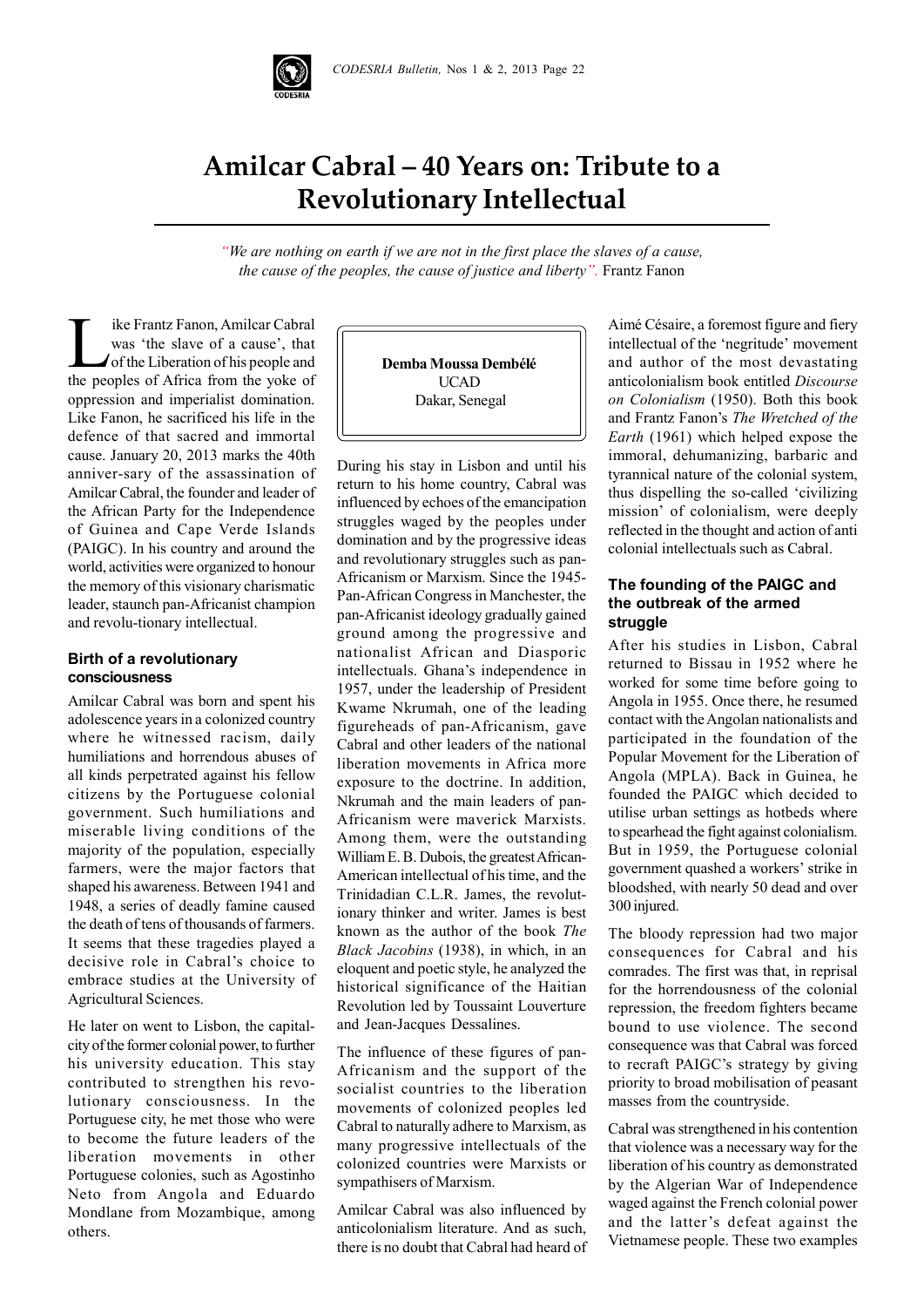and others definitely bolstered his optimism about the possibility of overthrowing the Portuguese colonial power though armed struggle.

The armed struggle broke out in 1963 and quickly recorded significant military and diplomatic successes. To rally international support for the fight and further isolate the Portuguese colonial power, Cabral multiplied travels worldwide. It was during these trips that he made most of his major speeches which are key theoretical and political inputs to the analysis of issues related to the struggle for national liberation.

#### **Cabral's theoretical legacy**

In a series of speeches, Cabral outlined the contours of his political thought and stated its stances on the great ideological debates of his time. He addressed topics including the revolutionary strategy, imperialist domination, the theory of history and the driving force of history, the role of the petty bourgeoisie in the liberation struggle, the importance culture, both as an instrument of domination and a weapon of resistance. His major addresses include his famous speech in Havana, Cuba, in 1966 at the first tricontinental meeting of the peoples of Africa, Asia and Latin America and the eulogy to President Kwame Nkrumah and the tribute he paid to Eduardo Mondlane, during a visit to the United States.

These texts and many others were compiled under the supervision of Mario de Andrade and published under the title *The Weapon of Theory* published by Maspero in Paris in 1975.

Cabral attached great importance to the theoretical component of the struggle for Liberation, because he deemed it to be a mighty weapon in the fight against the enemy. As a faithful disciple of Lenin who said that 'there is no revolutionary movement without a revolutionary theory,' Cabral declared that: 'although we acknowledge that a revolution with a perfectly-designed theoretical background may fail, so far no one has ever led a successful re-volution without a revolutionary theory.'

Therefore, for him, a true revolutionary movement must necessarily be upheld by a well-entrenched revolutionary theory, or otherwise, it is doomed to fail.

But Cabral was far from being dogmatic. He was a genuine self-reliant theoretician. He believed that, 'revolutions are not exportable', despite the similarity of the situations and the fact that oppressed people were facing a common foe: imperialism. Every revolution is dependent on the historical, political, social and cultural context of the country in which it takes place. Therefore, theories, even if they have the same ideological grounds, must adapt to the context of each country and each society. In addition, for Cabral, it is essential not to lose sight of the necessity to combine theory and practice, in such a way that theory is used to inform practice which must in turn confirm or contradict that very theory.

Like Frantz Fanon, Cabral had understood the importance of culture in the strategy of colonial conquest. In a speech in memory of Eduardo Mondlane, delivered at Syracuse University in New York, entitled 'National Liberation and Culture,' Cabral stressed that history has taught that alien domination of a people cannot survive unless the dominating power systematically quells the culture of the dominated people to impose its own culture and values. In fact, 'History teaches us that, in certain circumstances, it is easy for outsiders to impose their domination ... But history also teaches us that it can only be maintained through constant and organized monitoring of the cultural life of the dominated people ...', he said.

However, culture can also be used as a weapon of resistance in the struggle to end the domination. This is why Cabral gave a critical importance to culture in the overall strategy for national Liberation movement. It is only by reclaiming their own culture that the colonized people can effectively fight against their alienation and challenge the foreign values imposed on them, and thus to better stand against foreign domination.

#### **Cabral's political legacy**

From the political standpoint, Amilcar Cabral made lasting contributions to leadership, the construction of the revolutionary movement, the resolution of contradictions within leadership and to many other issues related to the struggle for national Liberation.

One of Cabral's major political legacies is probably his call on the revolutionary intellectuals to 'suicide'. 'The revolutionary petty bourgeoisie must be able to 'commit suicide' as a class in order to resurrect as revolutionary workers fully in line with the deep aspirations of the people to whom they belong'.

This is the way forward: Committing 'suicide' to get rid of bourgeois tendencies that constantly threaten the petty bourgeoisie and which eventually lead them to betray or confiscate the revolution once it becomes successful. This call to 'suicide' launched to the petty bourgeoisie is a crucial aspect of Cabral's political thought. For him, 'suicide' is the precondition for the fusion of the leadership and the masses, its ability to meet the key fundamentals that guide the movement of Liberation.

Cabral did not merely theorize about the 'suicide' of the petty bourgeoisie. Like Eduardo Mondlane he so admired, he was able to 'kill' himself to fully embrace the views and aspirations of the masses. He managed to transform himself to align with the working class and peasant masses and to reach down to the lower classes. This explains, among other things, the immense respect he earned both inside and outside the country and the success achieved by the liberation struggle which in less than a decade, enabled to liberate three quarters of the country, despite the ferocity of the repression perpetrated by the Portuguese colonial power.

Alas! Intellectuals of Cabral's calibre are rare gemstones. This is why the call to the 'suicide' of African intellectuals had little echo, as shown by the experience of over 50 years of 'independence.' The political havoc that has occurred and which is still on in Guinea-Bissau shows that Cabral's call has not been heard by many of his own comrades or heirs. What about the behaviour of many so-called intellectual 'revolutionaries' who, once in power, turn their backs on the people and become obedient executors of policies dictated by international financial institutions and their Western 'partners'? In most cases, once in power, they often maintained the status quo and turn their rule into an all-out battle for privileges and a rat race at the expense of the struggle for the decolonization of mentalities and the transformation of